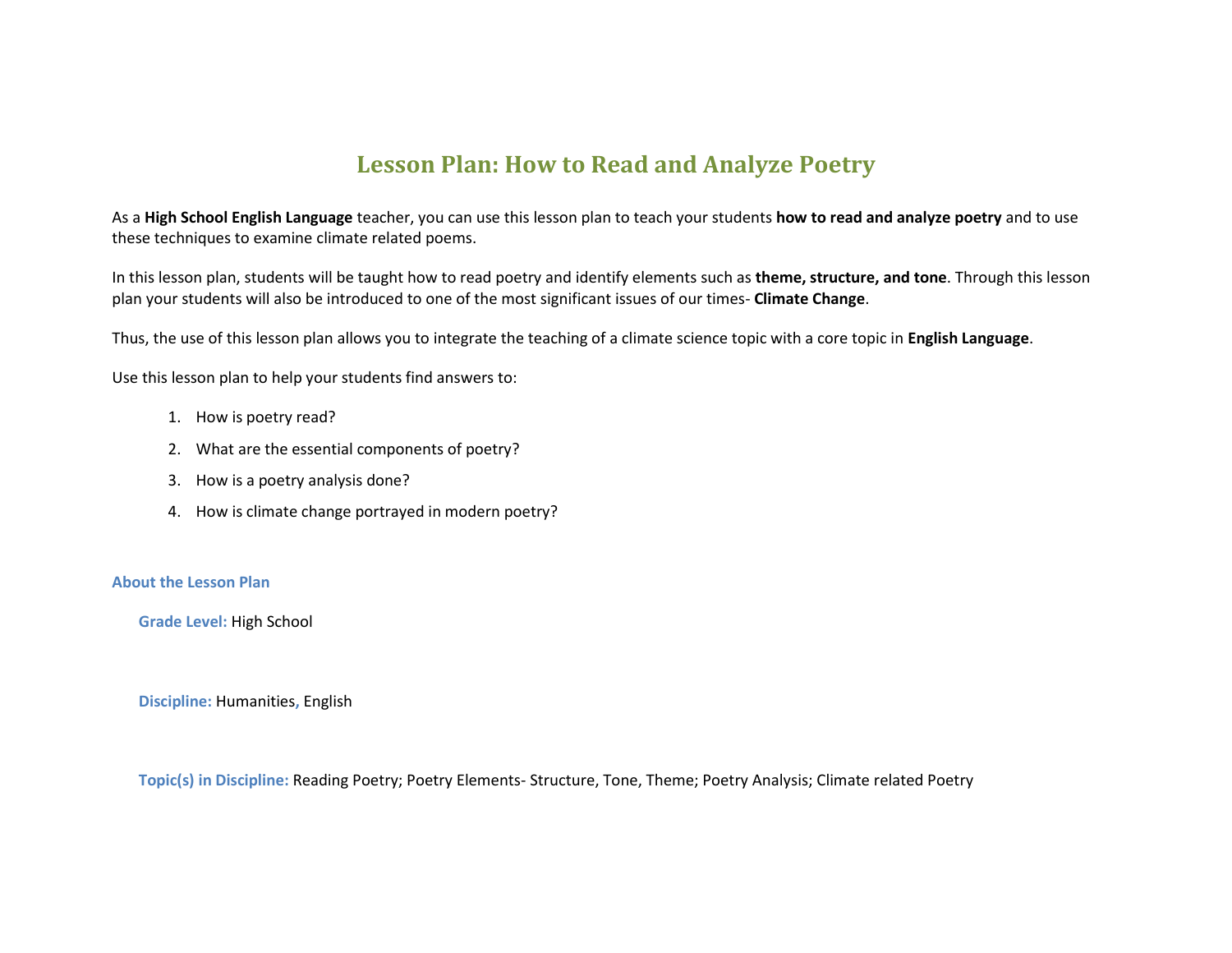**Climate Topic:** Introduction to Climate Change

**Location:** Global

**Access:** Online, Offline

**Language(s):** English

**Approximate Time Required:** 60-80 min



#### **1. Teaching Module (30-40 min)**

A teaching module that provides a step-by-step guide to reading poetry and analyzing its various components such as tone, structure, and theme. It includes several links to teaching resources and a worksheet for poetry analysis.

This can be accessed at:

<https://edsitement.neh.gov/lesson-plans/preparing-poetry-readers-first-steps>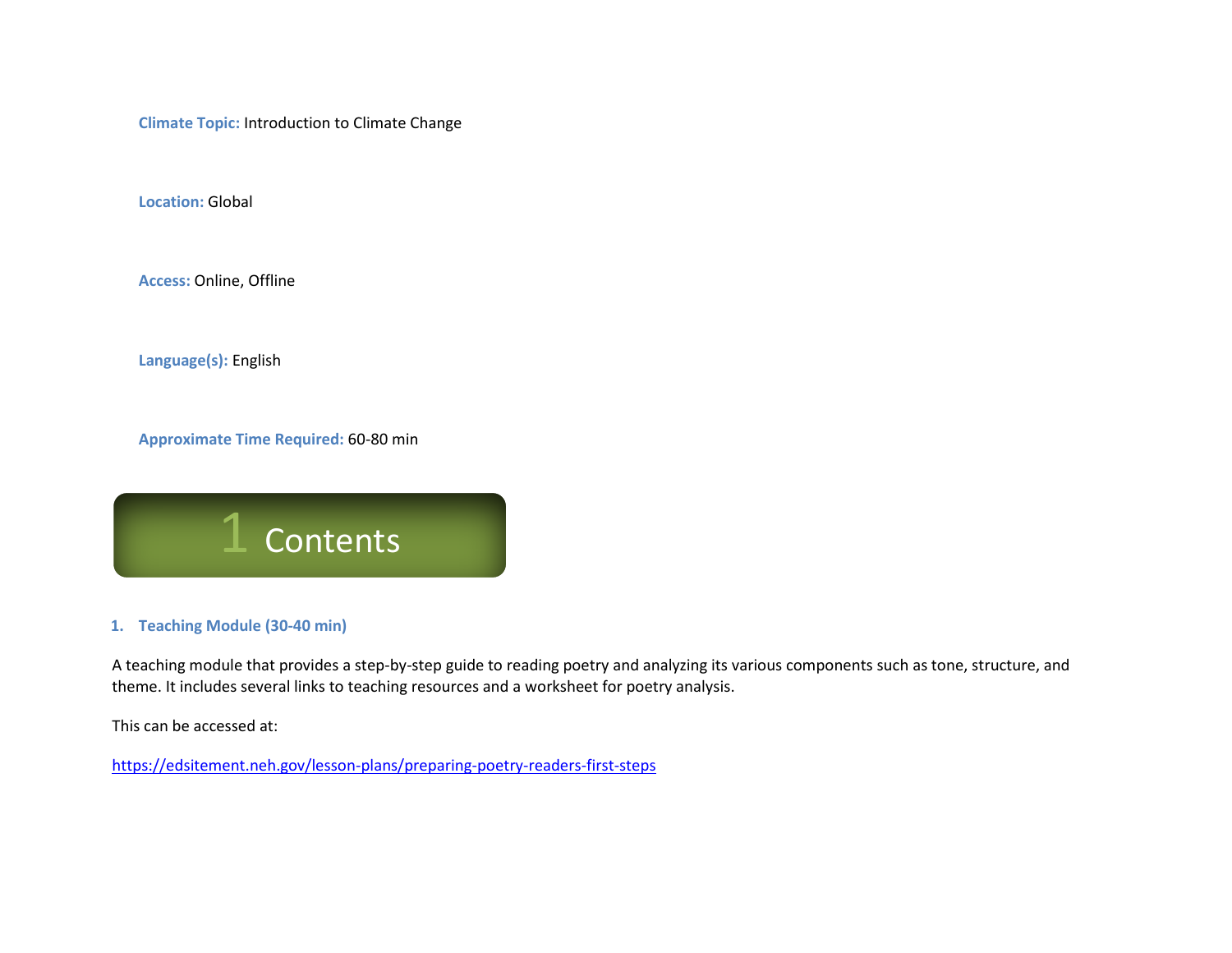#### **2. Classroom Activity (30-40 min)**

A curated list of climate change related poetry for analysis using techniques learnt from the previous resource. This list of poems is also available as audio recordings in the voices of celebrities.

This can be accessed at:

[https://www.theguardian.com/environment/ng-interactive/2015/nov/20/our-melting-shifting-liquid-world-celebrities-read-poems-on-climate](https://www.theguardian.com/environment/ng-interactive/2015/nov/20/our-melting-shifting-liquid-world-celebrities-read-poems-on-climate-change)[change](https://www.theguardian.com/environment/ng-interactive/2015/nov/20/our-melting-shifting-liquid-world-celebrities-read-poems-on-climate-change)

#### **3. Suggested questions/assignments for learning evaluation**

- How is poetry read?
- What are the essential components of poetry?
- How is a poetry analysis done?
- How is climate change portrayed in modern poetry?



Here is a step-by-step guide to using this lesson plan in the classroom/laboratory. We have suggested these steps as a possible plan of action. You may customize the lesson plan according to your preferences and requirements.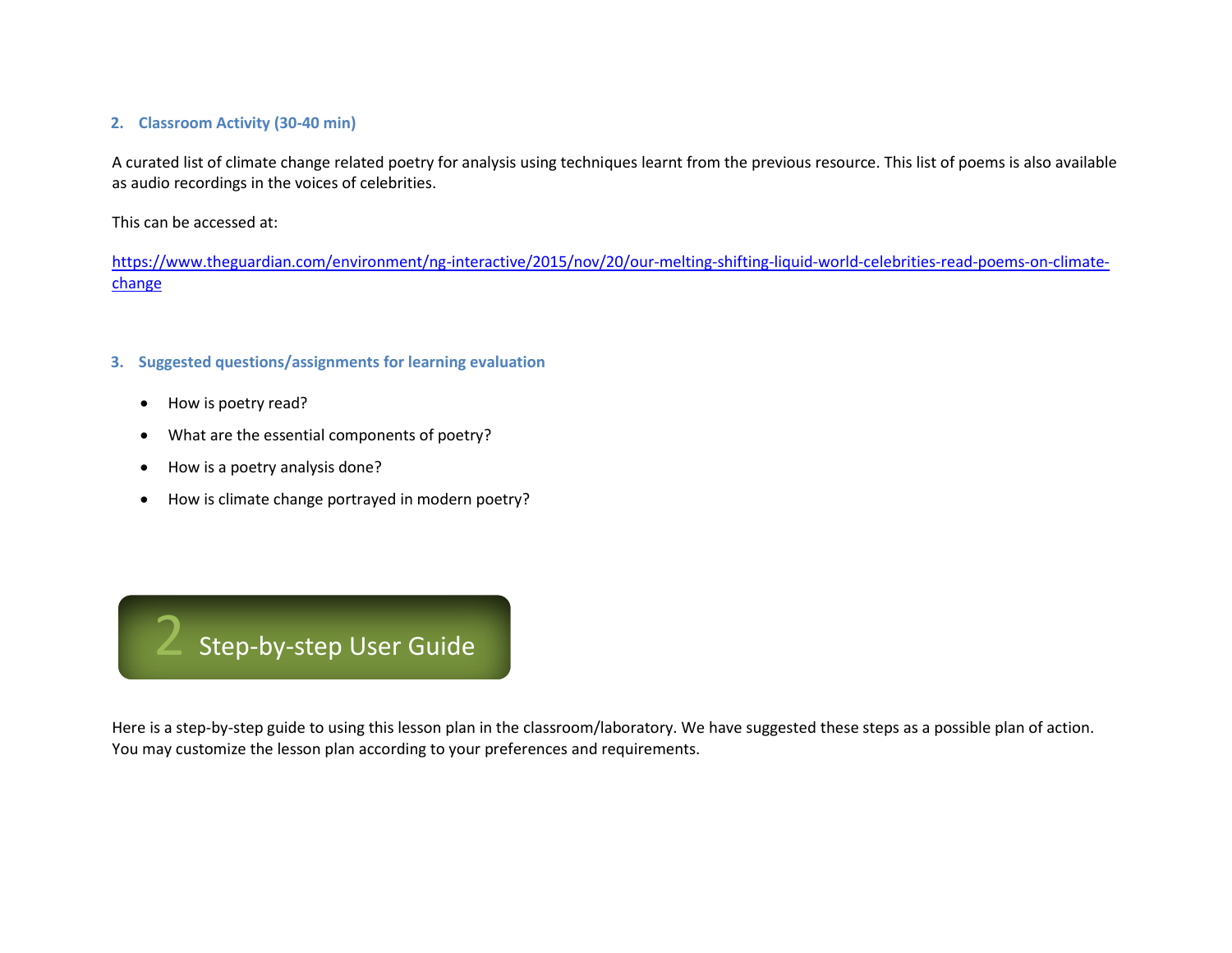#### **1. Topic introduction and discussion**

Use the module, ['Preparing for Poetry: A Reader's First Steps'](https://edsitement.neh.gov/lesson-plans/preparing-poetry-readers-first-steps) by Jason Rhody, published by EDSITEment, National Endowment for the Humanities (NEH), to take your students through a step-by-step guide to reading poetry. Follow the instructions to facilitate the students' understanding of the techniques involved in reading and analyzing poetry. Use this teaching resource to also enable your students to learn how to prepare an essay about a poem.

This can be accessed at:

<https://edsitement.neh.gov/lesson-plans/preparing-poetry-readers-first-steps>

#### **2. Apply the understanding in written and spoken discussions**

Choose one or more poems from the list of 21 poems, ''Our melting, shifting, liquid world'[: celebrities read poems on climate change](https://www.theguardian.com/environment/ng-interactive/2015/nov/20/our-melting-shifting-liquid-world-celebrities-read-poems-on-climate-change)' curated by UK poet laureate Carol Ann Duffy and published by the Guardian, to read in class. The poems can be downloaded, and copies prepared beforehand for classroom reading. You can also choose to engage your students further by playing audio files (mp3 format) of the chosen poems read out by celebrities- James Franco, Jeremy Irons, Ruth Wilson, Gabriel Byrne, Michael Sheen, Kelly Macdonald, Maxine Peake, Tamsin Greig, Ian Glen, and Iwan Rheon. Use the worksheet (from the first resource), '[Preparing for Poetry](https://edsitement.neh.gov/sites/default/files/2018-08/Preparing%20for%20Poetry_Reading%20a%20Poem%20Worksheet.pdf)' by NEH to ask your students to analyze the chosen poems. Use the completed worksheets to facilitate a classroom discussion on the theme of climate change poetry. Further, encourage your students to employ the techniques learnt to prepare an essay on the chosen poem/s.

Note: In order to improve your students' understanding of the climate change theme beforehand, you can give a brief overview using this [educators' resource](https://clean.ns.ca/programs/youth-engagement/talking-climate-change-with-kids/climate-change-background-info/parler-des-changements-climatiques-avec-les-enfants/) by CLEAN Foundation, Canada.

The curated list of climate change poems can be accessed at:

[https://www.theguardian.com/environment/ng-interactive/2015/nov/20/our-melting-shifting-liquid-world-celebrities-read-poems-on-climate](https://www.theguardian.com/environment/ng-interactive/2015/nov/20/our-melting-shifting-liquid-world-celebrities-read-poems-on-climate-change)[change](https://www.theguardian.com/environment/ng-interactive/2015/nov/20/our-melting-shifting-liquid-world-celebrities-read-poems-on-climate-change)

#### **3. Questions/Assignments**

Use the tools and the concepts learned so far to discuss and determine answers to the following questions: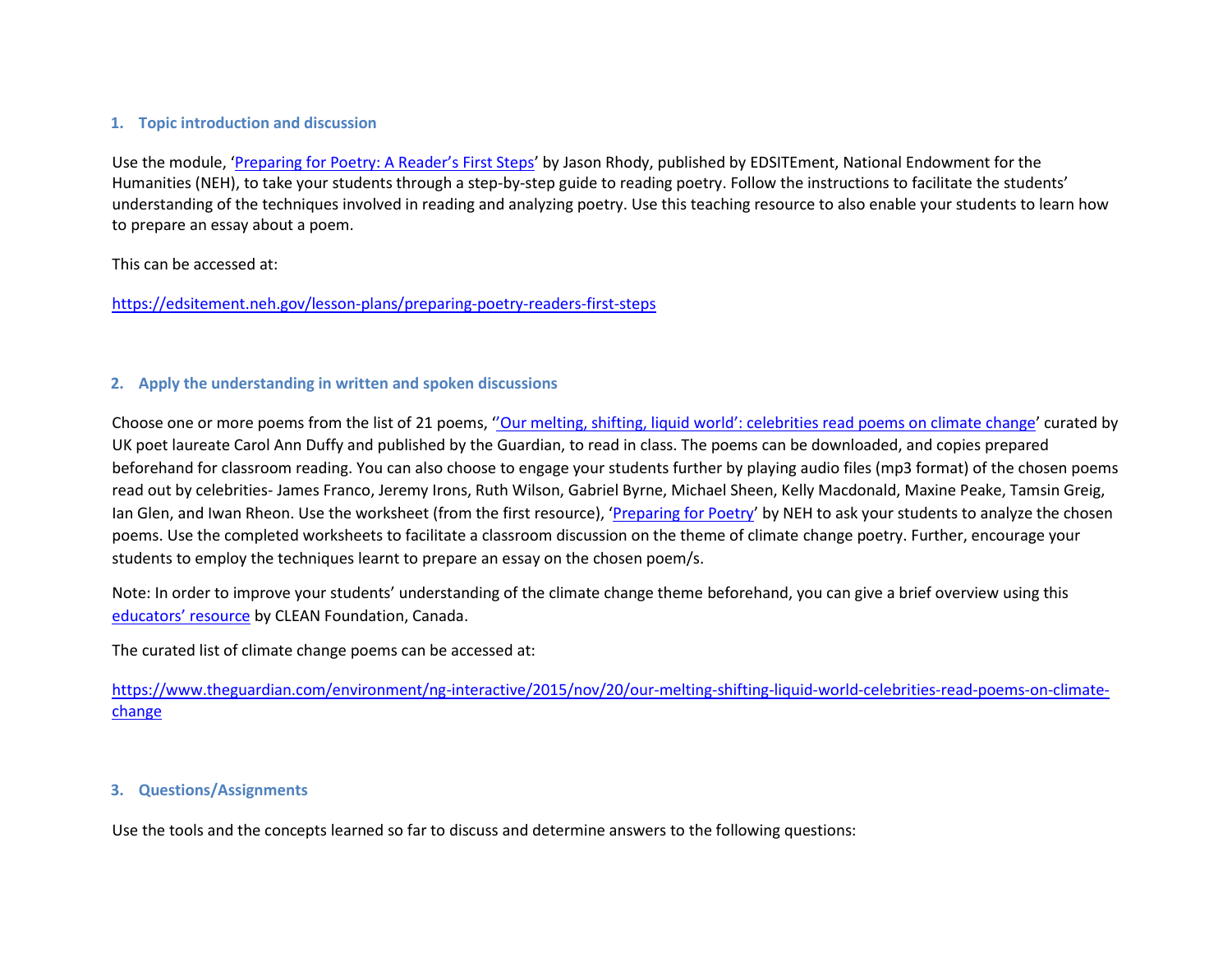- How is poetry read?
- What are the essential components of poetry?
- How is a poetry analysis done?
- How is climate change portrayed in modern poetry?



The tools in this lesson plan will enable students to:

- learn how to read poetry
- identify different elements of poetry
- analyze poetry and prepare an essay on it
- draw comparisons between poetry from different times and themes
- learn about climate change through poetry

## 4 Additional Resources

If you or your students would like to explore the topic further, these additional resources will be useful.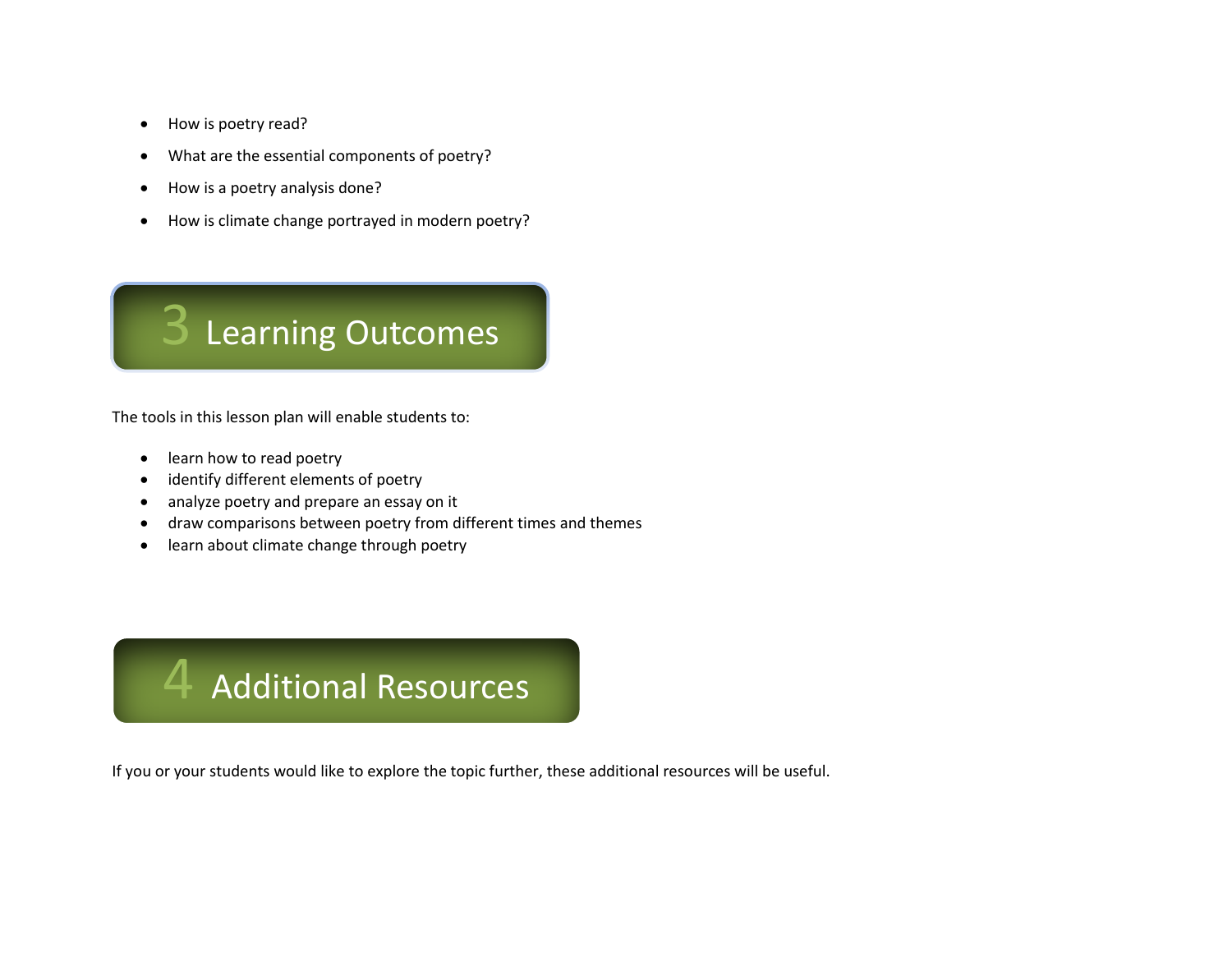#### **1. Classroom Activity**

Teaching resources by Poetry Society, UK, to encourage your students to create poetry related to change climate.

These can be accessed at:

<http://poetryclass.poetrysociety.org.uk/wp-content/uploads/2015/09/Tackling-climate-change-Karen-McCarthy-Woolf.pdf>

<http://poetryclass.poetrysociety.org.uk/wp-content/uploads/2015/09/Vanishing-Acts-Poetry-and-Climate-Change-Helen-Mort-2.pdf>

#### **2. Website**

NASA's website to explore and encourage your students to gain an understanding of the theme of climate change.

This can be accessed at:

<https://climate.nasa.gov/>

#### **3. Reading**

A collection of poems related to climate change commissioned by the Royal Society for the encouragement of Arts, Manufactures and Commerce (RSA).

This can be accessed at:

<https://www.thersa.org/globalassets/pdfs/events/climate-change-poetry-anthology.pdf>